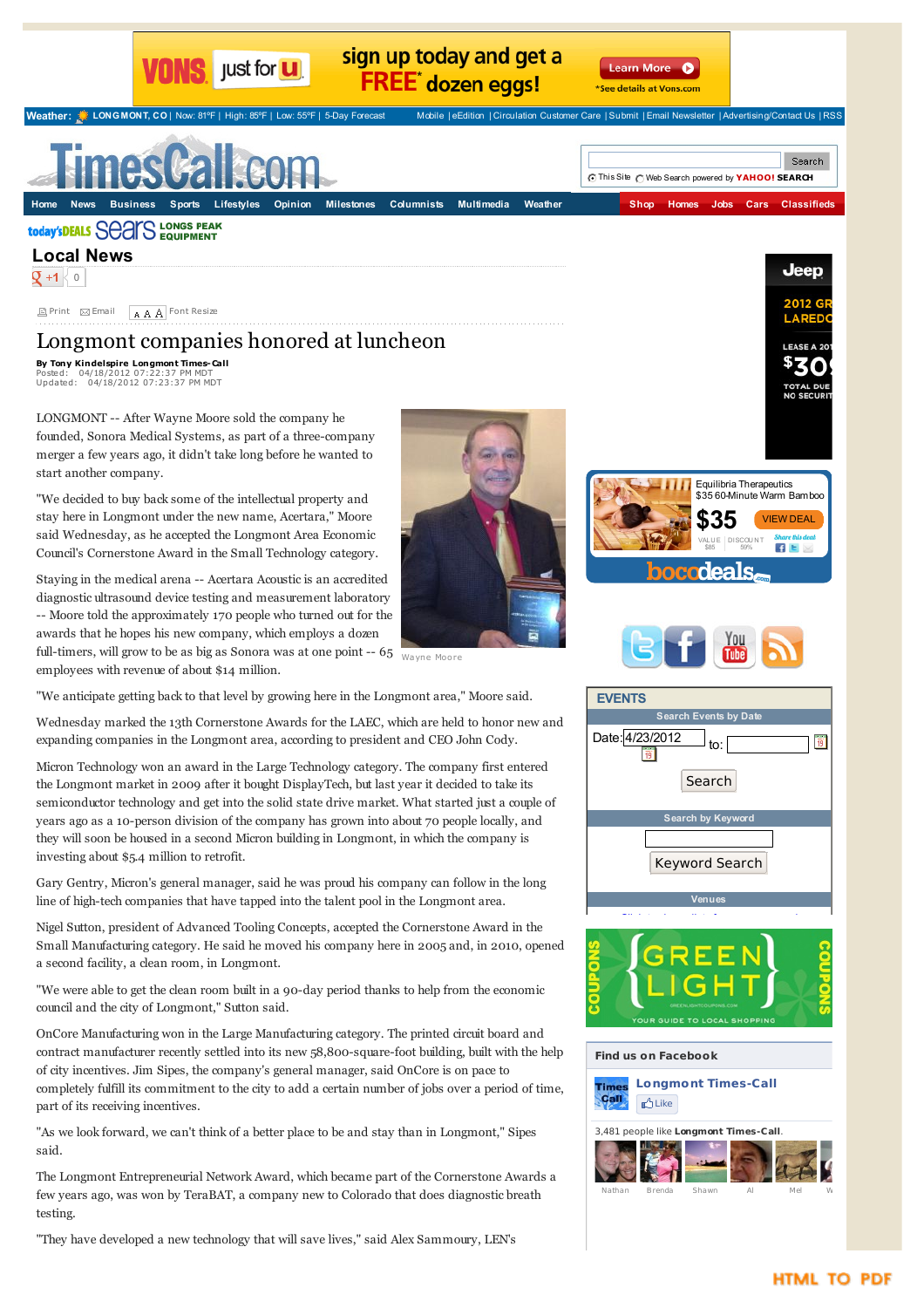executive director, as he introduced Eyal Gerecht, president and CEO of the company.

Using "terawaves" technology, TeraBAT is developing a medical device that can identify and measure biomolecules present in exhaled human breath, regardless of the age of the patient or the state of consciousness. This will allow for an immediate diagnosis of what's afflicting a patient at that moment, avoiding the delay of waiting for laboratory results.

Gerecht credited Sammoury for bringing his company to Longmont and added, "We really think we are a game-changer in diagnostics."

Wednesday's event was held at the Plaza Conference Center.

*Tony Kindelspire can be reached at 303-684-5291 or at [tkindelspire@times-call.com](mailto:tkindelspire@times-call.com).*



Article ID: 20428058